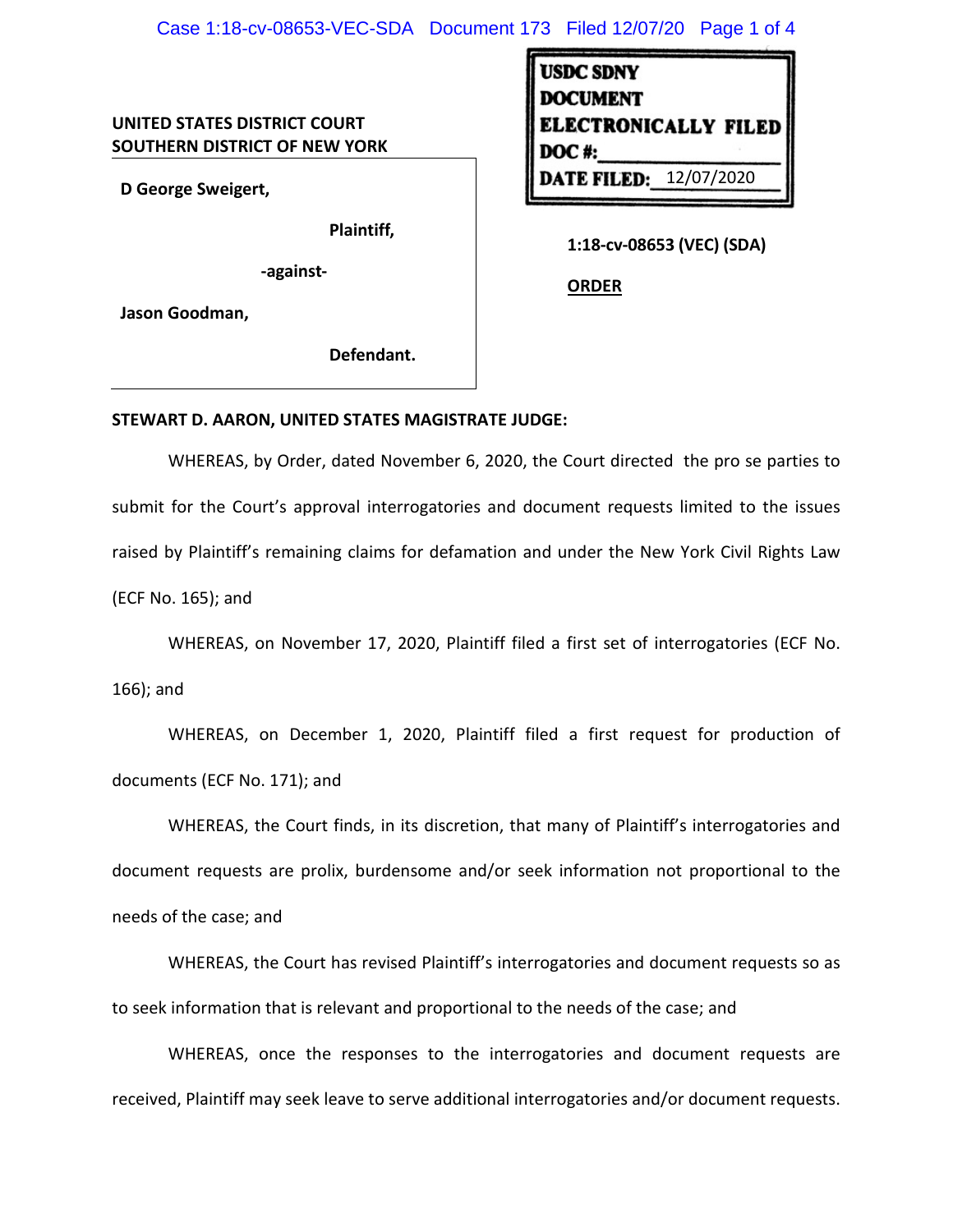NOW, THEREFORE, it is hereby ORDERED, as follows:

- 1. No later than January 15, 2021, Defendant shall respond under oath to the following interrogatories:
	- a) Identify the names and addresses of witnesses with knowledge regarding the statements that Defendant purportedly made about Plaintiff, as alleged in the Second Amended Complaint (SAC, ECF No. 88, ¶¶ 68-87) and Supplemental Complaint (Supp. Compl., ECF No. 150, ¶¶ 39-45), and describe the nature of their knowledge.
	- b) Identify the names and addresses of witnesses with knowledge regarding Defendant's use of Plaintiff's name and picture for purposes of advertising or trade, as alleged in the Second Amended Complaint (SAC ¶¶ 88-110) and Supplemental Complaint (¶¶ 47-50), and describe the nature of their knowledge.
	- c) For the period from June 14, 2015 to the present, identify each Uniform Resource Locator (URL) Internet address used by Defendant to post Plaintiff's name and/or picture.
	- d) For the period from June 14, 2015 to the present, identify each social media account, including platform and username, used by Defendant to post Plaintiff's name and/or picture.
	- e) For the period from June 14, 2015 to the present, identify each email account used by Defendant to communicate information to others regarding Plaintiff.
	- f) Provide the location and a general description of documents or electronically stored information—including writings, drawings, graphs, charts, photographs,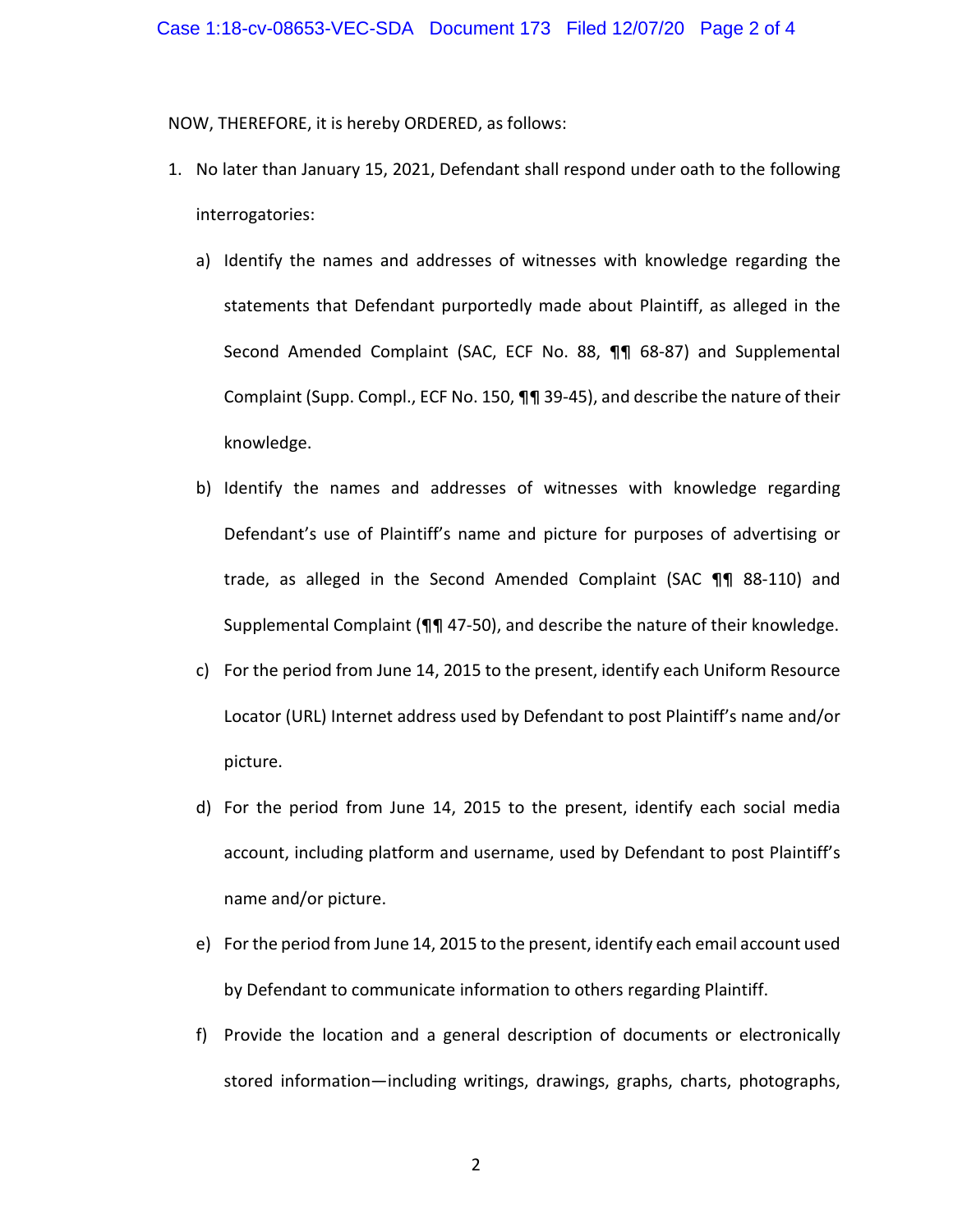sound recordings, images and other data or data compilations—in the possession,

custody or control of Defendant regarding Plaintiff.

- 2. No later than January 15, 2021, Defendant shall produce to Plaintiff the following documents for the period from June 14, 2015 to the present:
	- a) All documents and communications between Defendant and Patreon.com (or its representatives) regarding Plaintiff.
	- b) All documents and communications between Defendant and any law enforcement agency regarding Plaintiff.
	- c) All emails sent or received by Defendant regarding Plaintiff.
	- d) All documents regarding any social media posts by Defendant that refer to Plaintiff and/or display his picture.
	- e) All documents regarding Plaintiff's purported participation in what Plaintiff refers to as the "Port of Charleston, S.C. dirty bomb hoax of June 14, 2017."
- 3. No later than January 15, 2021, Defendant shall file with the Court, for the Court's approval, no more than 25 interrogatories and no more than 25 document requests directed to Plaintiff that are limited to the issues raised by Plaintiff's remaining claims for defamation and under the New York Civil Rights Law. Defendant's failure to timely file such interrogatories and/or document requests may be deemed by the Court to be a waiver of Defendant's right to obtain discovery in this case.

The Clerk of Court is respectfully requested to mail a copy of this Order to the *pro se* parties.